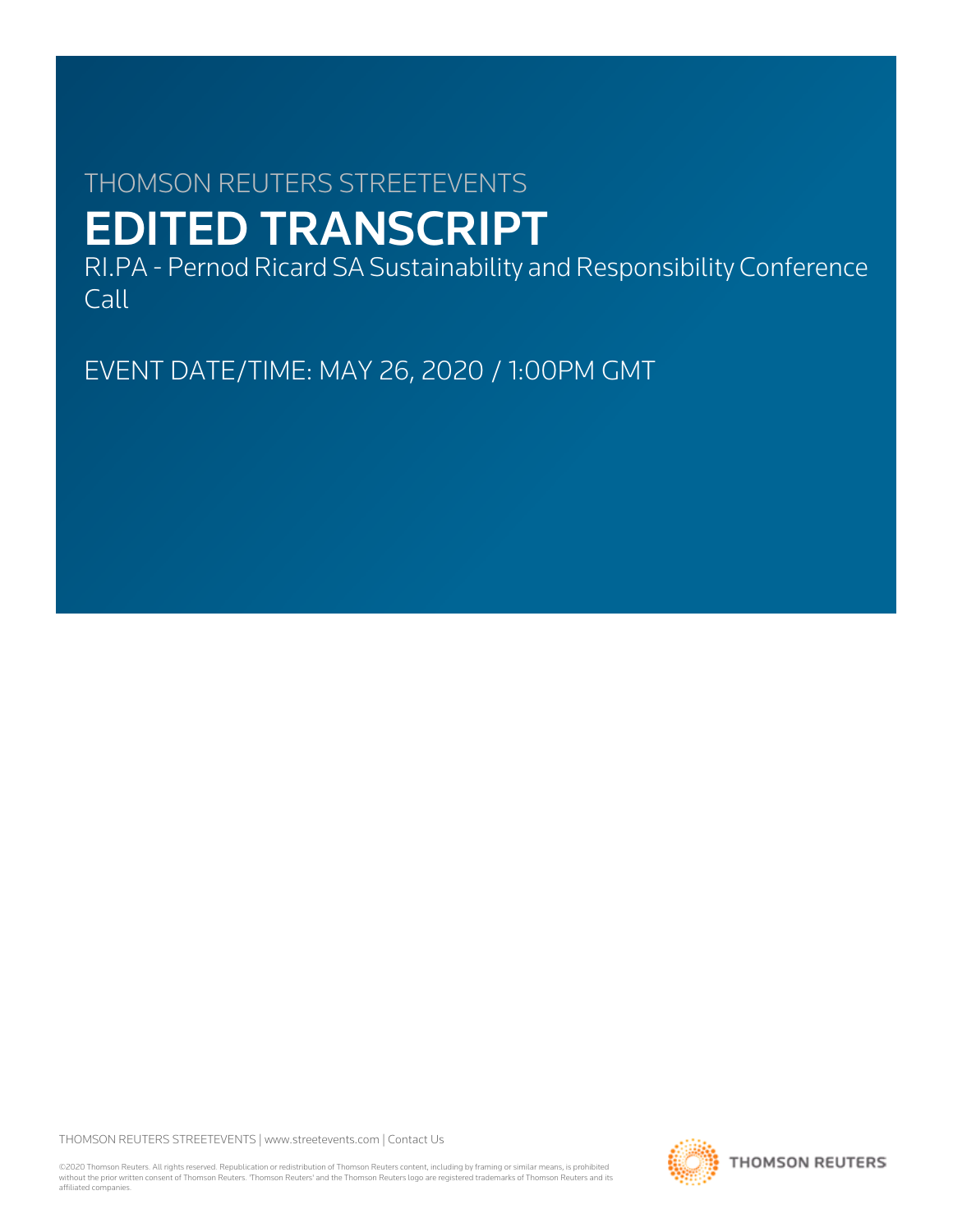# **CORPORATE PARTICIPANTS**

**[Carine Christophe](#page-8-0)** Pernod Ricard SA - Group Environment Manager **[Julia Massies](#page-1-0)** Pernod Ricard SA - VP of Financial Communication & IR **[Vanessa Wright](#page-1-1)** Pernod Ricard SA - VP of Sustainability & Responsibility

# <span id="page-1-0"></span>**PRESENTATION**

#### **Julia Massies** - Pernod Ricard SA - VP of Financial Communication & IR

Good morning, and good afternoon from wherever you are joining us, ladies and gentlemen. This is Julia Massies from Pernod Ricard. I'm delighted today to introduce you to the sustainability and responsibility conference call. We are hosted today by Vanessa Wright, our VP of Sustainability and Responsibility. We will follow the usual format and take you through a brief presentation and then give the floor to your questions. I need to say at this point that this call is being recorded.

<span id="page-1-1"></span>Over to you, Vanessa.

## **Vanessa Wright** - Pernod Ricard SA - VP of Sustainability & Responsibility

So hello, I'm very happy to be here with you all to share the strong progress that we made on our sustainability and responsibility roadmap in the last year since we launched it. And also, I think it gives us a great opportunity today to underline the importance and relevance to Pernod Ricard in this strategy and supporting the business during this COVID and post-COVID period. As it says here, it's about a future-fit strategy, and that's absolutely what we intend it to be.

So I think one of the things we probably all observed during this period of time, this difficult period of time, is the greater connectivity between people, nature and climate and the ever increased importance around sustainability. And just talking about progress, I'd just like to highlight this picture here actually on the front, which shows strong progress. This is the Martell vineyard, where we've been planting different crops between the vines. There you have radishes, oats and vetch. All of which play different roles in absorbing nitrogen and increasing the carbon content in the soil and water; the radishes have long vines. So I just wanted to share that picture with you.

So in terms of today and what we'd like to cover with you today, firstly, just a reminder of our 2030 strategy for some of those of you who aren't so familiar and then progress by pillar. In the last year or so, we've done a lot of things, I'm very proud to say, and we don't have time to share all of those with you in this period of time. A lot of it has been around frameworks and policies and guidelines. We've been making sure that we've got very strong cohesion and consistency globally with all of our affiliates. We now have 80-plus plans from all our affiliates, and they have in place very strong governance. But as I said, for today, we'd like to really focus on some key actions.

Sustainability and responsibility is not new at Pernod Ricard. It's really a strong part of who we are, and it's deeply embedded in the Group and has always been part of who we are. Our founder, Paul Ricard, was an early philanthropist and he cared very deeply about the environment, the communities and in making sure that the products we produce were done so in a socially responsible way. That continues today with our CEO, Alexandre Ricard, who is committed to building on that legacy and continuing to embed sustainability into the Group.

There's a strong business case for sustainability. In fact, for us, sustainability is business. Firstly, it addresses these massive environmental shifts. And this is why our strategy is so linked with the United Nations' Sustainable Development Goals, the world's to-do list, so that we're all working in unity against these -- in line with these big global topics. It also supports our corporate priorities. You'll all be aware of our Transform and Accelerate plan, which was launched in October 2018, and sustainability and responsibility is a key essential of that strategy. It also matters to our consumers. We are a consumer-centric business, and we recognize the topics that are at the forefront of their minds around provenance, product quality, less waste, healthier lifestyles. It builds a strong corporate brand. It helps to build a strong reputation for our business. And as I said, for us, it is the business. And when you look at our vision of creators of conviviality, the notion of sharing is about conviviality, is about sustainability and

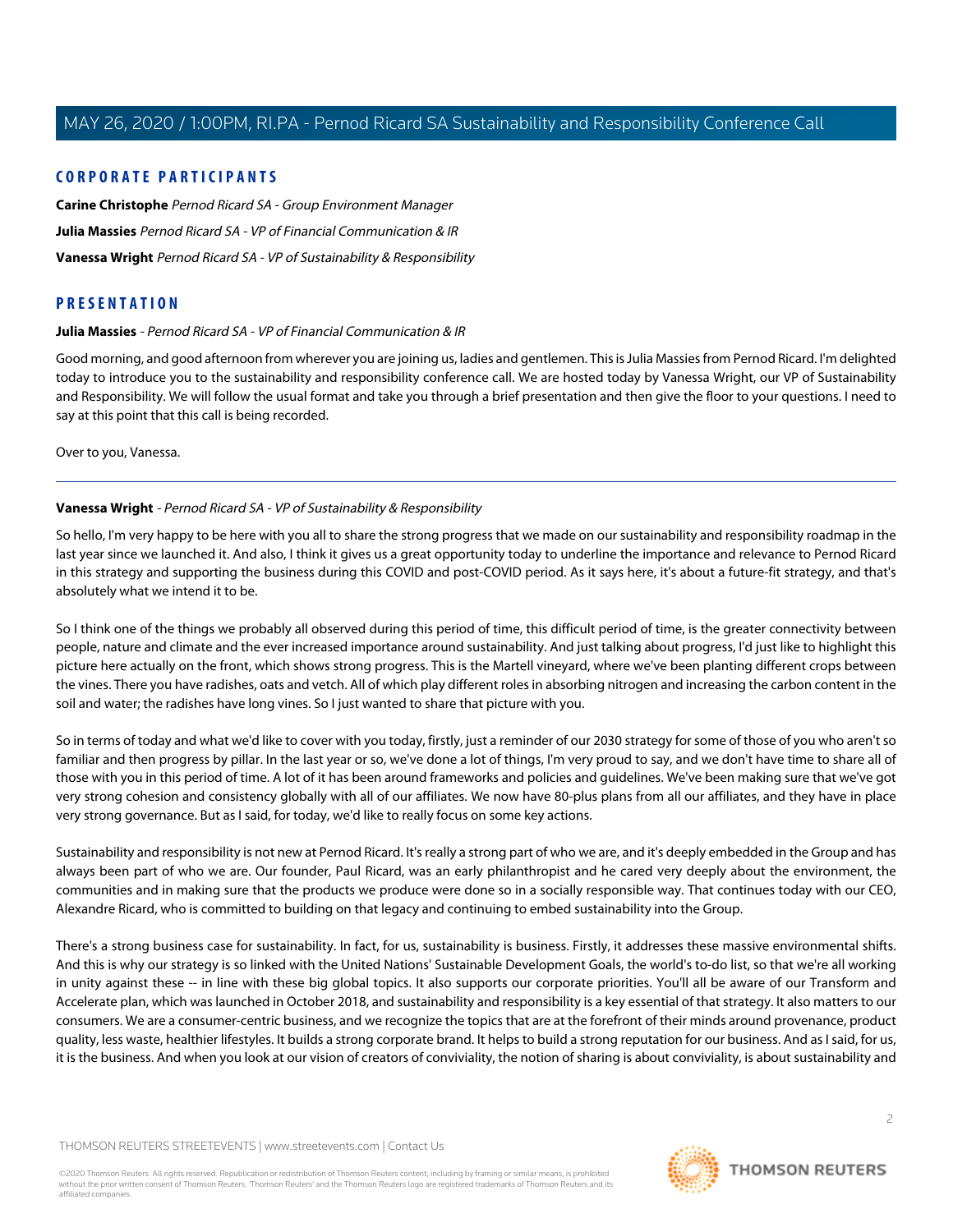is about responsibility and is about others. And also, we believe it strongly is an opportunity for innovation, for strengthening business practices and processes and really giving us the opportunity to change the way that we do things.

So our strategy is built on 4 very clear pillars. And we had a strategy before. We had a 2020 environmental roadmap and actually, we made some very strong progress on that. For example, we reduced water usage by 22% and our carbon emissions by 34%. We also had a lot of plans in place around responsible consumption, our license to operate, and that's been the case for many years. But what we wanted was a much broader strategy. We wanted a strategy that was fully embedded into our business from grain to glass. And this is how we've spoken about our strategy from the beginning, from grain to glass. And then we have these 4 key pillars.

Now in building our strategy, we consulted more and liaised with more than 300 people within the organization and also externally, of course. So each of these commitments was linked to consumer needs around some of the topics I mentioned previously, around, of course, the material risks of the business and also very clearly and strongly linked with the United Nations' Sustainable Development Goals. So you have the 4 pillars here, which we'll go into in a little more detail. We talk about our strategy as being good times from good place. So we bring these good times, these moments of conviviality, of bonding, of friendship, of sharing, much of which, unfortunately, we can't do today. And we bring them from a good place, a good place that's the physical group place, where our ingredients, where our products come from the communities, et cetera, but also the emotional place, the way that we behave at Pernod Ricard. So we talk about being passionate hosts and respectful guests. Passionate hosts, the way that we do conviviality, the way that we share. And respectful guests in terms of recognizing that we are only guests on this planet. So we aspire to create a more convivial world, a world without excess.

And I'd like to just share a quick film with you.

(video)

# **Vanessa Wright** - Pernod Ricard SA - VP of Sustainability & Responsibility

So hopefully, that gave you a quick insight into the whole strategy. And just here, you can see on the screen, the full strategy, and this is really just to illustrate the breadth and scope. I don't intend to go through that. And you can see there that there's 2 SDGs linked with each of our pillars. We've made, as I said, strong progress so far. And according to the ratings agencies and the most credible ratings agencies that you see here, you can see actually our scores from last year for CDP and Sustainalytics, in particular, have gone up. And we are the only wine and spirits company out of -- only 1 of 36 companies worldwide who have been identified as a lead by UN Global Compact for the progress we're making against the sustainable development goals.

So now I'd like to just take you through each of those pillars. And just a quick reminder of why each of those pillars is important to us. I won't go through every single one of these targets because I'd like to focus on the progress that we've made. So nurturing terroir, hugely important for us at Pernod Ricard. All of our products come from nature and are deeply rooted in the countries they come from. When you think about Jameson, it's Ireland; Absolut, it's Sweden; Havana Club, Cuba; and so on. So they're deeply rooted in the places that they come from. And also, I would say, not just the terroir itself, but that's the broader sense of terroir in terms of community. So we want to make sure that we nurture and protect all of those natural ingredients so that we have high-quality products for years to come. So the first sort of that piece is around terroir mapping-- just so that we know where all our natural ingredients come from. And then we make sure that they're certified according to high sustainability standards. But once we know where they come from, we identify any pressing sustainable issues attached to those areas. For example, there may be a water or a pesticide issue or maybe even a social issue. So that's what we mean also around sustainable agriculture. Also to identify and see how we can reduce carbon emissions. And then around more progressive and more visionary regenerative agriculture, we'd like to pilot 8 schemes in our wine regions to see how we can progress on regenerative agriculture and partner with 5,000 farmers to share knowledge for the future. Also biodiversity, recognizing actually, 2020 is a hugely important year for biodiversity, and we want to make sure that all our affiliates by 2030 have a strategic biodiversity project in place.

So just to give you an example of one of the brands that's been progressing very strongly in that, I'd like to share it with you Martell. So Martell has been doing a number of different things in this area. The first is around sustainable -- sorry, around partnerships that we have with winegrowers. So these are 1,200 partnerships that we have. Some of those go back 10 generations. And when you consider that Martell is a 300-year old brand,

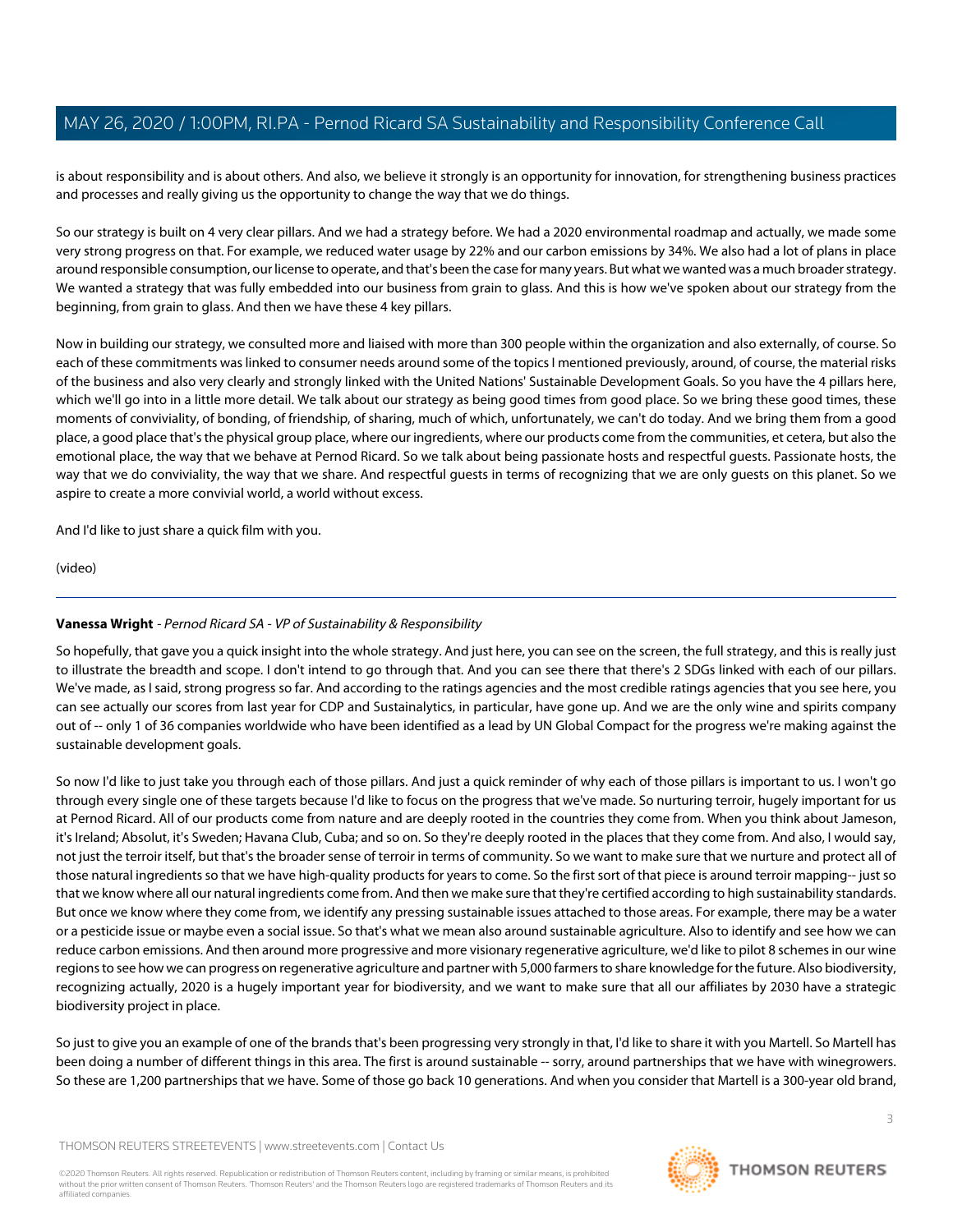that's quite extraordinary. So these initiatives are really about innovative techniques, for example, to reduce pesticides but also other initiatives. We have sustainable viticulture initiatives, looking at how we can adapt the way that -- and the grape varieties that we're using in partnership with academic institutions. Glyphosates, we banned those in the Martell vineyards in 2019. We have a lot of biodiversity projects in place, like the one you saw on the opening slide. And 100% of our vinasse is converted into biogas and reused in the production process, hence, saving energy. Also in terms of innovation, we're looking at the use of bio-controlled products. So for example, essential oils and pheromones in terms of pest reduction. So you can see there that a lot of things have been done on Martell.

In terms of the next pillar, the people pillar, this is about valuing everybody in our chain, all our employees, but also everyone that we're working with to make sure that we increase diversity and fairness. So part of that is a new Human Rights policy in line with the UN Guiding Principles. It's around responsible procurement. It's making sure that all of our suppliers are working in line with our CSR commitments and guidelines and direction. It's about making sure that in all our brand communications, we're using creative routes to break stereotypes. And it's about health and safety, something that's absolutely fundamental to our business and never more so than ever today. It's about equality and future leadership, equal pay across our business by 2022. And I'm happy to say that we've made great progress in that. At the moment, we have identified a 2.3% pay gap, and we're working very hard to reduce that by our target for 2022. Gender balanced top management teams by 2030 and to ensure that 100% of our employees receive future-fit training every 3 years by 2030. Also to ensure that we train 10,000 bartenders on the bar world of tomorrow.

So just to give you some examples of that. And actually, given the period that we're going through, what we wanted to do is focus on the extensive support that we've been giving all of those different stakeholders during COVID-19. So firstly, if we start with our employees, it's about building this health and safety culture. And for us, this is about a strong mindset. And as I said, it's been a very strong focus for us over the last year. We have health care benefits for all our employees across the group, including emergency treatment, should that be needed.

As far as our suppliers are concerned, we've provided support to all of our suppliers and helped with long-term buying contracts to help support them during this difficult time.

In terms of customers and bartenders, we've provided strong support to the hospitality sector. For example, in the U.K., we've provided support to the Drinks Trust. And in the U.S., Jameson has provided support to the U.S. Bartenders Guild. We've also accelerated a piece of work that we were doing on the bar world of tomorrow, around sustainable bars and helping bar owners and bartenders understand how to improve the sustainability of the bars. So we've accelerated this training with a free online module, which we've created with the Sustainable Restaurant Association and Trash Tiki. This is hosted on a platform called Educate All, which is a partnership between the United Nations Institute for Training and Research and EdApp. This is a great piece of free training that is about 2 hours long and really helping during this period where bartenders have the time to be able to do that training.

In terms of the community, we provided things on many different levels. First, the pure alcohol, over 3 million liters through our production sites, Irish Distillers, Chivas Brothers, the Absolut Company, France, U.S. and Poland, to name a few. And for example, in Ricard, Ricard has provided 70,000 liters to Laboratoire Cooper, which is the biggest hand sanitizer company in France. We've also provided additional liters of hand sanitizers. And an example of that is, in the U.S., they have been working with the NYPD and other partners. And in other countries like India, we've provided face masks and other medical equipment. So in summary, really supporting all of our -- all the people that we work within the value chain during this very difficult time.

If we move now to the making pillar, the circular making pillar for us is all about making sure that we're producing and making with minimal waste and minimal impact. We talk about reducing any kind of overuse of products. So circular making for us is taking the model really from being a linear model to being circular. And you can see a number of different topics and subjects that this addresses, firstly around energy and recycling, around circular design, making sure that all the products that we produce are really in line with eco design principles, around water use, around reduction of water use and around exploring new ways of using, reusing some of the organic waste and wastewater. Also around 2 very big topics, around water and carbon to make sure that we receive -- that we -- sorry, we achieve water balance in high-risk watersheds and by those, we mean countries such as China, India, Argentina, Armenia and Mexico, to make sure that we're really addressing that, of course, in countries. And that doesn't mean we don't do anything in countries like Ireland and Scotland, but of course, there's much less need to do it there.

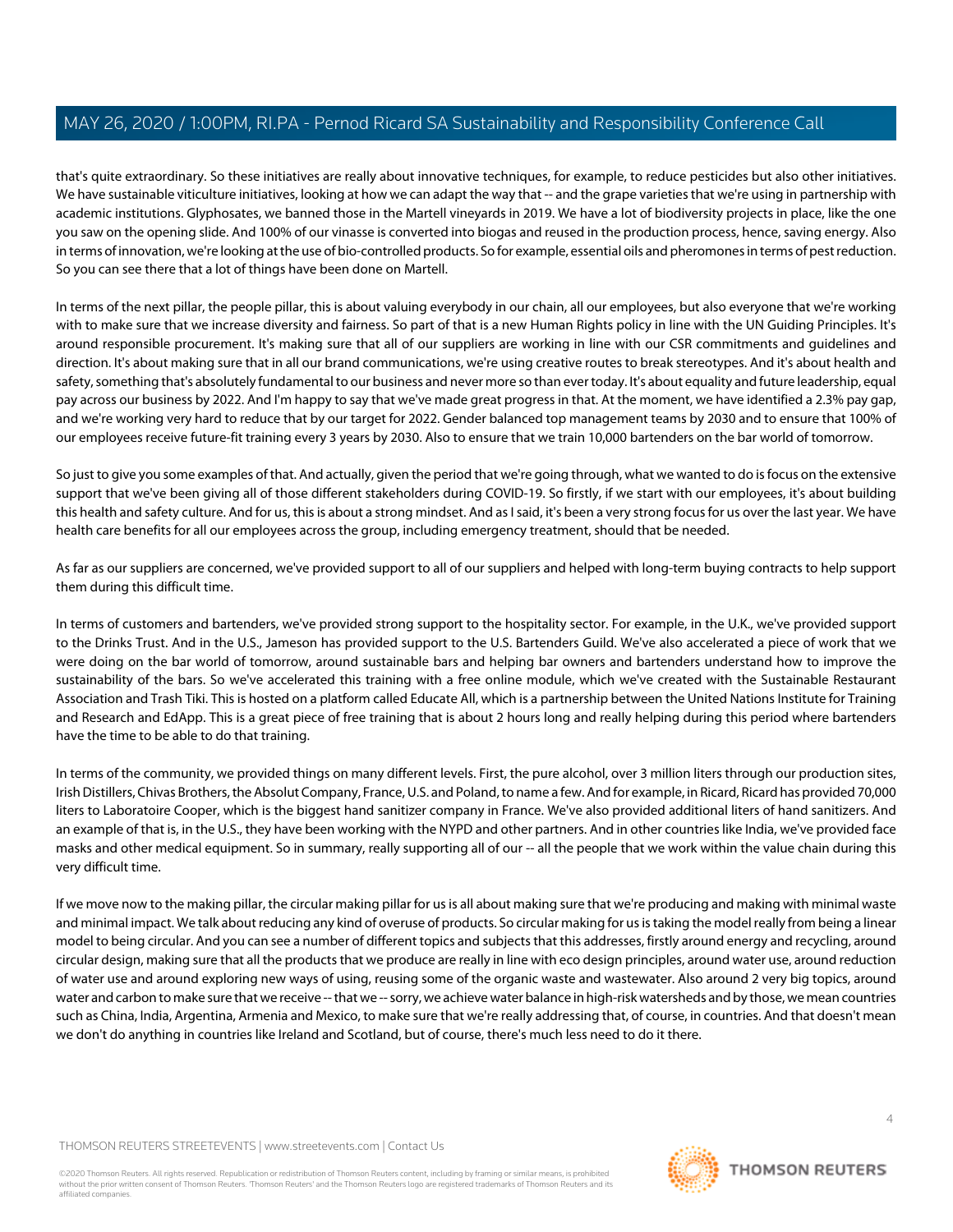In terms of carbon footprint, we have a target there to reduce the overall intensity of our carbon footprint by 50%, in line with the SBTs. And we're committed as part of the SBTs to this plan of making sure that the reduction is staying below the 1.5 degrees. Packaging and waste ban on all promotional items made from single-use plastic by 2025, and I'll come on to that in a minute. And to ensure that all of our packaging is recyclable, reusable, compostable or bio-based by 2025, and also to pilot new ways of distributing our products.

So just to share some progress on that. So you can see here, and this is really the way we're thinking about it. Rethink, reduce, reuse, recycle and respect. And recognizing meeting this consumer desire for less waste, and I think this is never more relevant than today. We decided last week to announce that we would accelerate this time frame from 2025 to 2021. So our target now is 2021 to make sure that we eliminate all single-use plastic point-of-sale materials. What do we mean by those? We mean things like pens, like plastic bracelets, et cetera, and make sure that any point-of-sale material we have is point-of-sale with a purpose. We've reduced the glass -- recycled glass content for Absolut and Jameson amongst some of the brands. And also, we've reduced the weight of Campo Viejo, Olmeca and Altos, again amongst some of the other brands, too.

We've moved towards -- we're making a strong move towards renewable electricity. We joined RE100. What is RE100? It is a group of 200-plus companies who've made the commitment to reach 100% renewable power. This is an initiative by CDP and the Climate Group. And we've made very strong progress in Pernod Ricard Australia with that. As you can see, we've put in place more than 10,000 solar panels and we're the first major winery in Australia to achieve 100%. And also, we've achieved 100% at Chivas Brothers and Irish Distillers. And in India, another example, we've put in place 5,000 square meters of solar panels on the roofs of our production sites.

Now moving to responsible hosting, hugely important and really at the heart of our business to make sure that we're promoting and selling our products in the right way and to making sure that our employees take strong responsibility and act as ambassadors around responsible hosting. So we want to fight alcohol misuse in society by taking action on harmful drinking. And you can see a number of different targets that we have here around employee engagement, around the consumer information that we provide about our products and how to drink them responsibly, around responsible marketing in conjunction with the rest of the industry, and we have a target here that was set by 20 -- set to be 2025. But actually, again, we've accelerated that to be 2024. And this is around really making sure that we take responsible steps in terms of digital marketing of our products. And fighting alcohol misuse to make sure all of our affiliates have at least of 1 program at scale and in partnership and a project -- an initiative that can be long-term and evaluated. Responsible Party is initiatives that we started over 10 years ago with the Erasmus Student Network and our target now is to expand that to reach at least 1 million young adults.

So again, just to give you an example of some of the progress that we've made, I would like to share with you a couple of examples, mainly focused on training and innovation. So in terms of our employee ambassadors and ensuring that our employees are ambassadors, we've developed a new online training program, which is also linked with our new global responsible drinking policy. So we have these things in place, but we've created new versions and stronger versions. This training is now absolutely mandatory for all employees across our business. We also have updated the training on our code for commercial communications. And all those people in those roles, which are really directly linked to that it's mandatory for as well. Responsible Party, we took the opportunity during COVID to create an online digital campaign to really help encourage responsible consumption during -- with young adults during this period of time.

And lastly here, we set up an innovative challenge to -- from new organizations start-ups to come up with ideas on wise drinking and how we could help put in place some wise drinking ideas. So we had that 2 weeks ago, with all our employees have the opportunity to be part of the judging, if you like. And there were 2 that -- the first and second winners. First was an escape game, which is an online challenge, where teams solve puzzles to get out of a virtual room based on responsible drinking topics. And the idea is that everybody learns doing this process. And the second is called bobbee, which is where you can -- if you go out for an evening, you can rent a driver who will come and pick you up and drive your home in your own car.

So I hope that that's given you quite a quick, I would say, update because we've done a lot of things in the last year on some of the strong progress that we've made in this first year of implementing our strategy. And we really believe that this continues to demonstrate how it strengthens our business resilience, how it helps to mitigate risk and also that it's really corresponding to consumer behavior. And we know that that's all changing. Everything is changing all the time. So we need to make sure that we have a strategy that we're able to adapt and change. And I think we've truly demonstrated that and we've really empowered the organization to navigate through this COVID crisis, while supporting employees and business partners. And really, back to what I said at the beginning, illustrating and underlining the relevance and the importance of this sustainability and

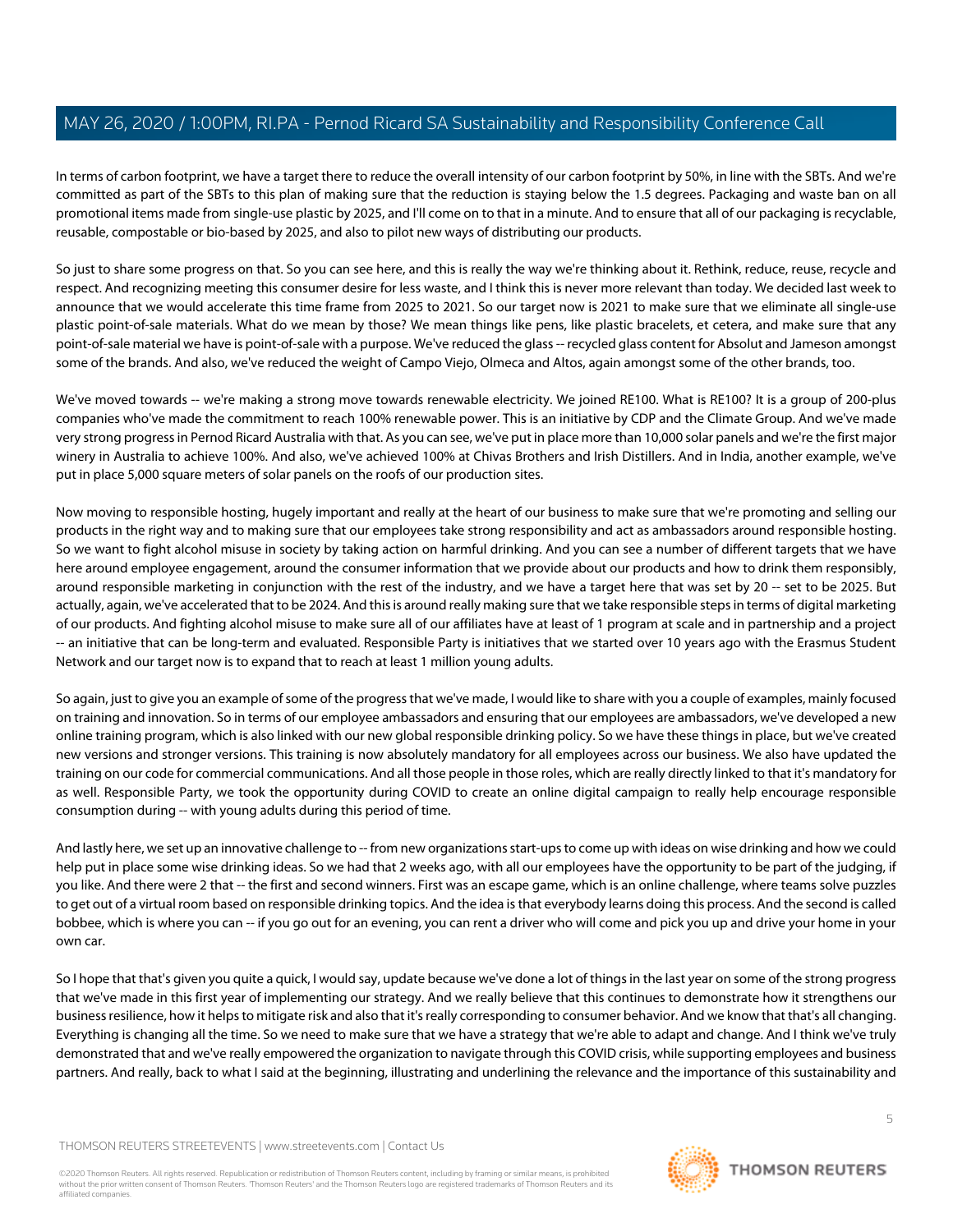responsibility strategy. So we believe that we have the right strategy, a long-term strategy, a 2030 strategy with milestones throughout that period. So a strategy that's right, it's addressing the right key global topics, it's relevant, it's relevant and appropriate in the changing context and it's ready. It's a clear plan that's been adopted by affiliates with clear targets and a clear time line and also with scope to seize opportunities. And our vision and ambition is really to continue to drive strongly this strategy towards a greener and more inclusive economy. So thank you very much.

That brings us to the end of the formal part of our presentation, and we'd now like to take questions from you.

# **QUESTIONS AND ANSWERS**

## **Julia Massies** - Pernod Ricard SA - VP of Financial Communication & IR

Thank you very much, Vanessa. Ladies and gentlemen, over to you for questions. You can type in your questions on the platform by going into the icon on the top right-hand side that have a question mark on it. So we have a few questions queued already.

The first is from Sanjeet Aujla from of Crédit Suisse and the question is: are ESG metrics incorporated into management remuneration targets? And if so, how relevant are they?

So to answer on that one, the targets are determined by affiliate as we are decentralized organization and bonus structures can vary across the world. However, the top 500 managers will indeed have an ESG target as part of their metrics. The usual structure of our metrics for bonuses is to have a quantitative part, which is based on profit and cash, and then some qualitative metrics within the top 500 managers. The qualitative metrics are 1 related to ESG, another related to the leadership model with Pernod Ricard and then 2, 3 others, which are depending on some specific projects that individuals are working on. So there is ESG, ESG metrics that each of those top managers have will depend on the year and the affiliates specific targets. So in a water-stressed area, you might have a target related to water. If you are launching an active program, for example, on responsible drinking, that might form the target. In the case of Alexandre Ricard for last year, it was based on the launch of this new strategy that Vanessa just presented. There is another one for this year. We disclosed them exposed. So you will see that at the end of the year. That answers the question.

The second question we have is from Kieran Murray from Baillie Gifford. The question is: could you clarify Pernod Ricard's long-term carbon reduction target, please? My understanding is that the company had committed to reduce carbon Scope 1 and Scope 2 emissions by 30% by 2030 from the 2018 levels.

Vanessa, I'll pass it over to you.

# **Vanessa Wright** - Pernod Ricard SA - VP of Sustainability & Responsibility

Thank you for that. And maybe we've already answered your question as part of that presentation. So yes, Scope 1 and 2, the target is 30% in absolute, and for Scope 3, it's 50% reduction in intensity. Both of those are aligned well below the 2 degrees, and that is the right time frame from 2018 to 2030.

#### **Julia Massies** - Pernod Ricard SA - VP of Financial Communication & IR

Okay. Another question from an anonymous caller on the topic of circular making, wooden gift boxes: I know wood is not the preferred material, but can you confirm if the use of wood will be prohibited? If so, what would be considered the most suitable alternative?

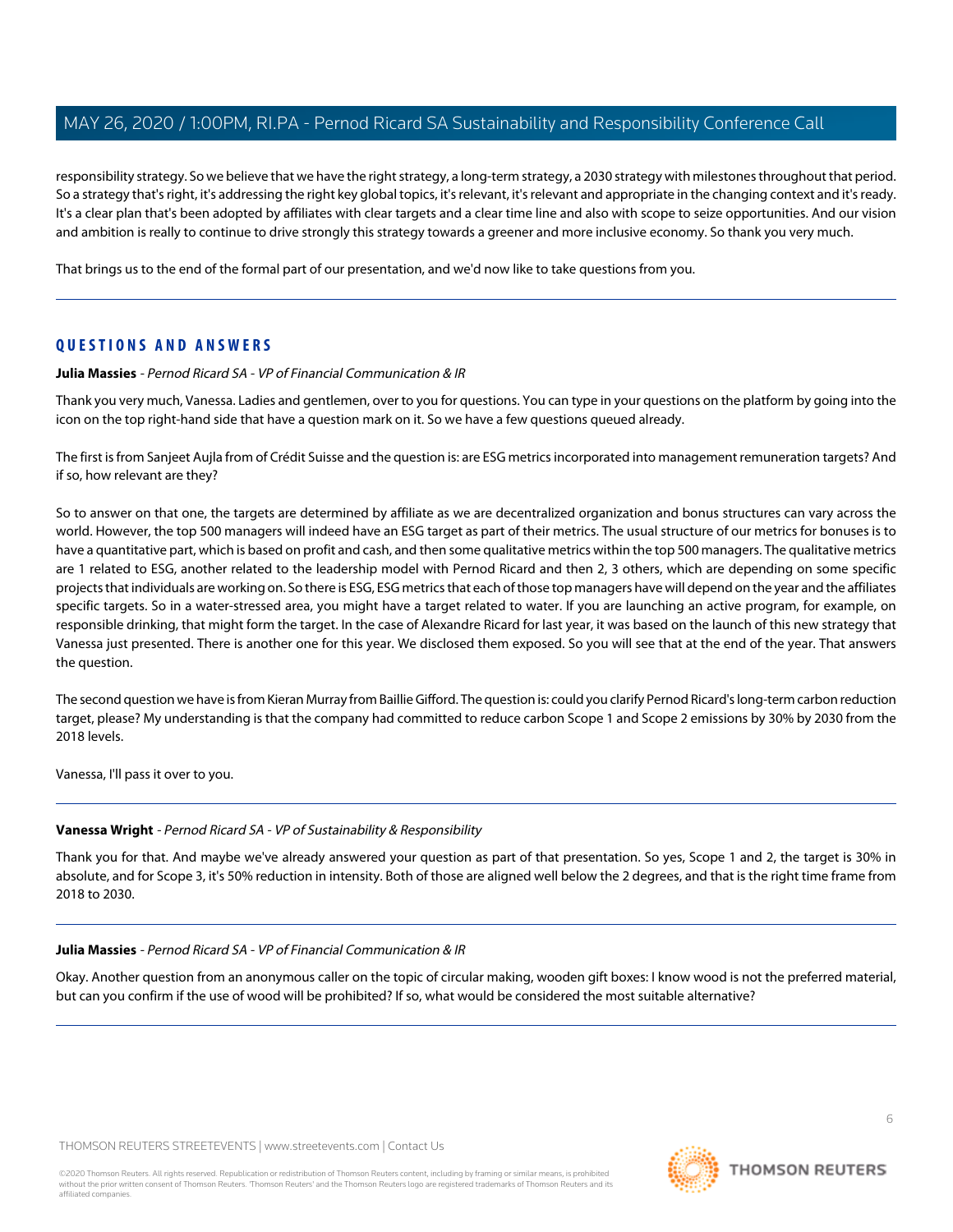## **Vanessa Wright** - Pernod Ricard SA - VP of Sustainability & Responsibility

Yes. So I mean whilst wood on the face of it seems like it is -- should be 100% recyclable, in our new packaging guidelines, we're recommending actually to avoid the use of wood where possible. For some products, the claim is that you keep the products for longer. However, we are asking our affiliates to look for alternative materials to wood. And at the moment, we're exploring a number of different routes on that.

#### **Julia Massies** - Pernod Ricard SA - VP of Financial Communication & IR

Thank you. So the next question is from Chris Pitcher: So what incremental costs are associated with the delivery of the ESG goals? Are these already embedded in the P&L? Or do you need to make further investments?

## **Vanessa Wright** - Pernod Ricard SA - VP of Sustainability & Responsibility

So last year, Alex Ricard already stated that, actually, in terms of the investment of our strategy, we're talking in the number of hundreds of millions. Our objectives are obviously spread across the business, and so is the budget. So the budget for this strategy forms part of CapEx, marketing, operations and HR. So that's spread right across the business.

#### **Julia Massies** - Pernod Ricard SA - VP of Financial Communication & IR

Thank you. So now turning to gender pay gap. Anonymous question is following: I think you said you have a gender pay gap of 2.3%, which I think indeed what you said. What prevents you from just closing it?

# **Vanessa Wright** - Pernod Ricard SA - VP of Sustainability & Responsibility

So we've recently conducted all the analysis to understand what the gap was. We now know what that gap is. And now we're driving towards closing that. And that has -- we've got that information in the last couple of months. So we -- now we're working towards closing that as quickly as we can. And certainly, within the 2020 time frame.

# **Julia Massies** - Pernod Ricard SA - VP of Financial Communication & IR

Okay. Next question comes from Greig, Delaney from Addenda Capital who asks: the Scope 3 emissions, what strategy is the company using to achieve reductions?

#### **Vanessa Wright** - Pernod Ricard SA - VP of Sustainability & Responsibility

Yes. So that's in 2 parts, really. It's in agriculture and in packaging as well. So in agriculture, around pesticides. And for example, we've reduced the use of synthetic agrochemicals since 2013 by 48%. It's also some other more, I would say, regenerative agricultural methods around using more sheep actually than pesticides. So those are some examples within agriculture.

Within packaging, as I said, it's really reducing a number of things. It's it actually starts with the mindset around packaging and making sure that we're producing our packaging and creating it in the right way in the first place. But it's also in line with the POS that I talked about earlier in the presentation. So making sure that we only produce what's absolutely necessary. It's also around reducing the weight of our bottles, and we've done that with a number of different bottles. And it's also around recycled content. So for example, the Absolut bottle has recycled content of 45%. And so I hope that gives some examples of what we're doing in terms of Scope 3.

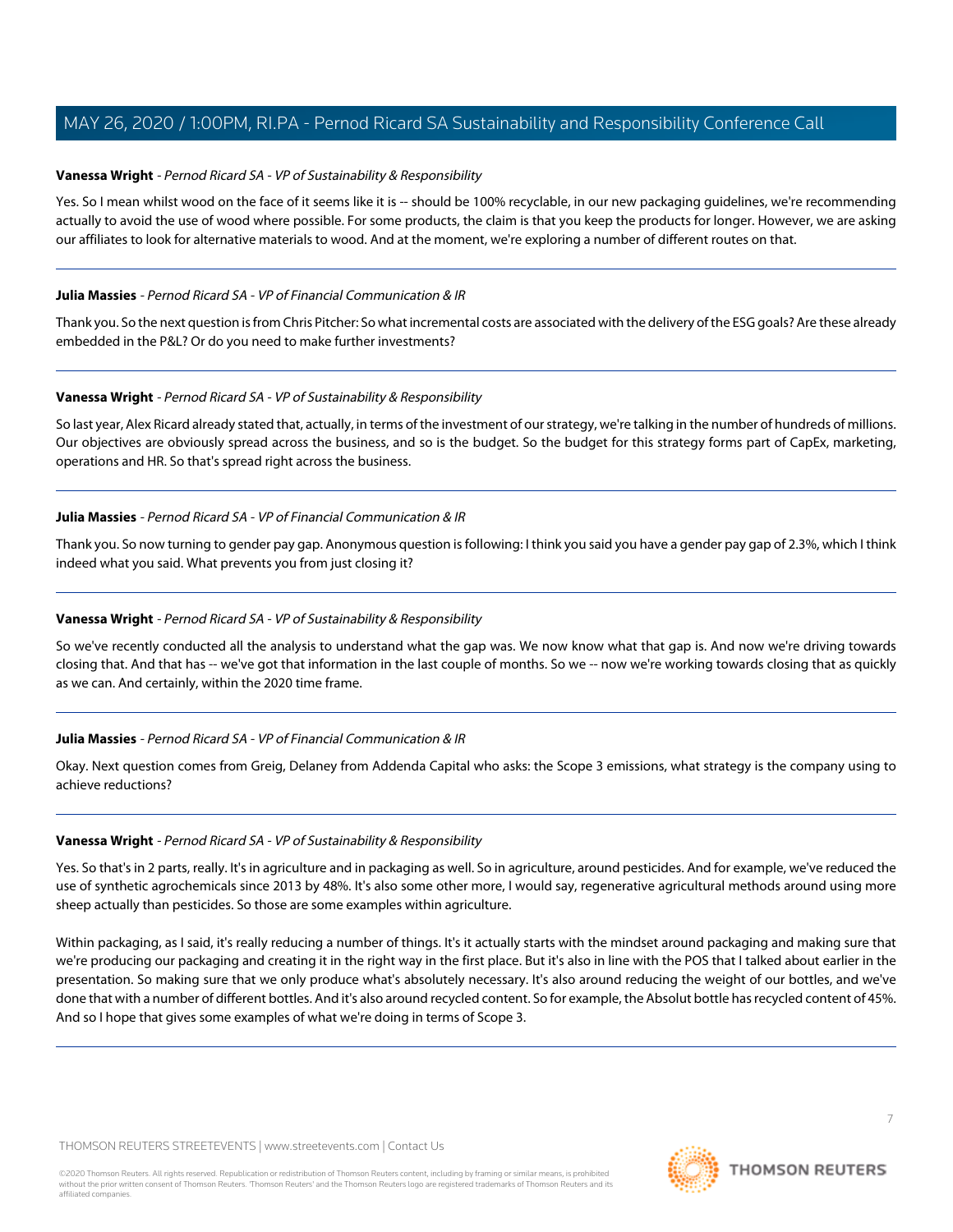#### **Julia Massies** - Pernod Ricard SA - VP of Financial Communication & IR

Okay. So then a follow-up on the responsible hosting. Can you describe in further details the 2 steps, which you concluded your presentation that involve a video game and the driver for hire?

#### **Vanessa Wright** - Pernod Ricard SA - VP of Sustainability & Responsibility

Yes. So this was a competition that we put out through a company called Agorize, which helps to find ideas from different start-ups. We had quite a number, I believe, over 40 initiatives which were then shortlisted. And then we ran -- because it ended up being during the shutdown period, we ran a competition with a panel of different expert judges, but also with our own employees to judge from 5 of the ones short listed. And the one that won, as I said, was this escape game, and they're currently working on more details on how exactly that's going to work, but it's about really learning and education as you go along in order to be able to escape the virtual room. And as I said, the other one is around a driver, I suppose, a bit like an Uber, but you're actually hiring the driver rather than the car. So the driver comes and collects your car from you. Let's say, you've been to a party some place, he'll come and he'll drive you back with your own car to your own home. And we see that we would -- we could use that very strongly in our own events in the future.

## **Julia Massies** - Pernod Ricard SA - VP of Financial Communication & IR

Okay. A question now from Ed Mundy from Jefferies who says: he appreciates that the ESG factors can boost the image and reputation of the Pernod Ricard, but how do you measure the positive effect on brand equity? Which brands are seeing an uplift in their brand equity as a result of ESG factors?

# **Vanessa Wright** - Pernod Ricard SA - VP of Sustainability & Responsibility

So I would say when we look at our brands, I mean, obviously, at the moment, they're all working on different aspects of what that means for them, and it means different things because it's got to be really linked to the brand truth and the stories of the brand. They are all taking actions, all of the brands and all of the brand companies, in line with the 4 pillars of our strategy. Absolut, for example, is seemed to be really very strong in terms of circularity in a lot of the things that it's doing. It's been identified as being one of the most carbon -- one of the most -- amongst the most carbon-neutral distilleries in the world. And all of this now is being shared increasingly with the consumer, so they have a better understanding of the provenance of the brand. I mean, all the 120 million, I think it's more than 120 million, bottles of Absolut come from 1 source, they come from 1 place. So there's clear traceability, there's clear product quality attached to that for the consumer. And we're seeing, of course, increasingly that consumers are much more aware and much more keen to understand about product quality, provenance, and have greater transparency about all the people that have touched their products throughout the value chain. And in that example of Absolut, we know all 400 farmers.

#### **Julia Massies** - Pernod Ricard SA - VP of Financial Communication & IR

Okay. So a follow-on related question, maybe Vanessa, it comes from (inaudible) Exome Asset Management who asks: which of your brands would you consider as the best-in-class regarding ESG?

#### **Vanessa Wright** - Pernod Ricard SA - VP of Sustainability & Responsibility

I would -- it's -- I think they're all along different paths at the moment. I think it's true to say that Absolut is the one that's furthest down the track in terms of circularity, that's for sure. But also brands like Jameson are making very strong steps forward in terms of energy efficiency and the same with Chivas on all the scotch whiskey brands. But I would say the one that's probably more visible to the consumer in terms of actions they're taking would be Absolut. And also sorry, Kahlúa on a smaller -- as a smaller brand, but Kahlúa has a very strong program in Mexico, where it's working directly with coffee growers. It's helping coffee growers to grow their coffee in a better way. It's helping to build those communities. So at the

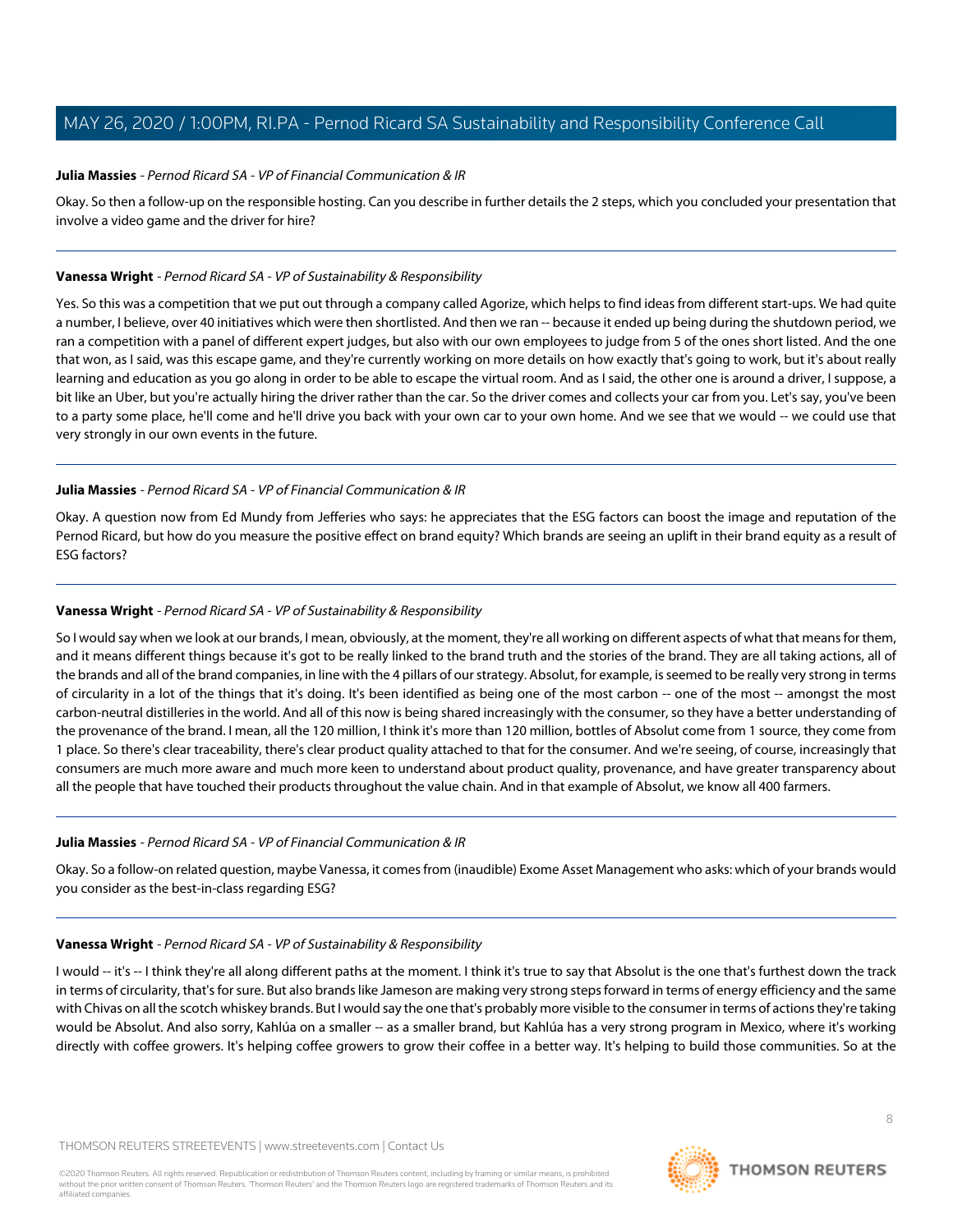moment, we're working with over 200 families. But once that's scaled up, that will be 500 families and that will mean that the full supply of Kahlúa, the full coffee supply of Kahlúa will be 100% sustainable.

#### **Julia Massies** - Pernod Ricard SA - VP of Financial Communication & IR

Thank you. A question going back to the gender pay gap. So I think you said you're going to close the gender pay gap by 2020. I think that was - it was 2022, Vanessa, right?

## **Vanessa Wright** - Pernod Ricard SA - VP of Sustainability & Responsibility

Yes, yes.

## **Julia Massies** - Pernod Ricard SA - VP of Financial Communication & IR

Okay. Can you -- just for clarity, that is 2022. Can you put a figure on that gap at the group level? So -- and let us know if you will find additional savings or if we should just take that number off margin?

## **Vanessa Wright** - Pernod Ricard SA - VP of Sustainability & Responsibility

As I said, we've just -- only just completed the analysis. We knew we had this call, so we wanted to share that 2.3% number with you. So at this stage, we would need to come back to on that number and fully answer that question.

# **Julia Massies** - Pernod Ricard SA - VP of Financial Communication & IR

Thank you. (Operator Instructions) The question -- the final question at the moment is from Trevor Sterling. How do you apply your sustainable agriculture principles to bulk commodities such as grain? Do you think you and/or the industry will move to direct contracts, which have sustainability clauses?

# **Vanessa Wright** - Pernod Ricard SA - VP of Sustainability & Responsibility

<span id="page-8-0"></span>I'll start the answer and may actually, I believe, Carine Christophe, who's from our sustainable performance team is there, so she may be able to add to that one. Grain will be covered by sustainable certificate standards. And that will be -- there will be -- that will be included in the contracts. But at the moment, there's no plans for any -- to include any direct contracts. Carine, I don't know if you have anything to add to that. I believe you...

#### **Carine Christophe** - Pernod Ricard SA - Group Environment Manager

Yes. But if I can add something. In terms of supply chain of the commodities, so the main great materials and all the bulk commodity that we are buying are generally by terroir, and they are very locally procured. So it means that we are depending on the different cooperatives. And with the cooperatives, we are making some change in the supply chain to make sure they are going through sustainable agriculture standards. So all of the bulk commodity that we buy will be certified according to sustainable agriculture standards by 2030.

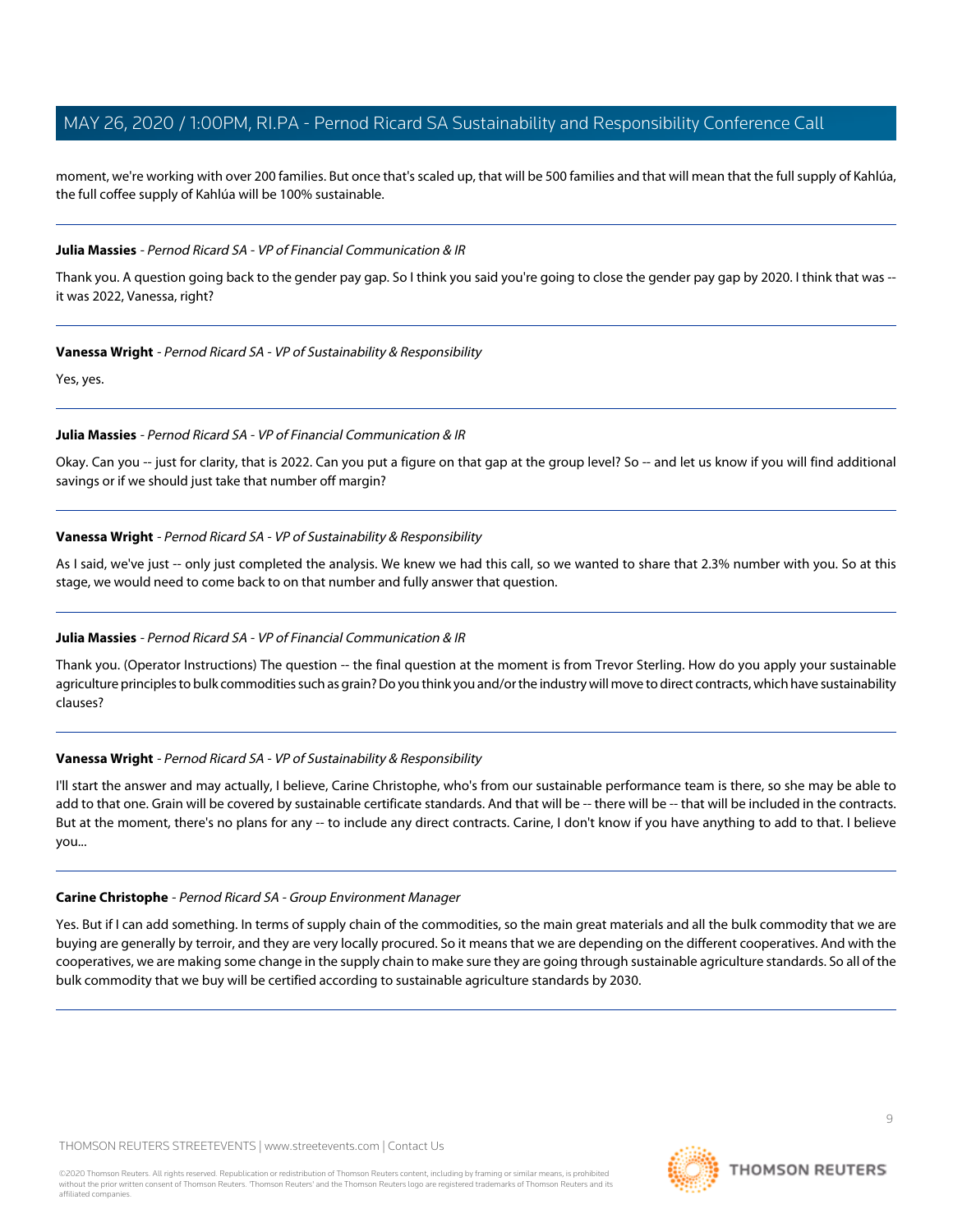#### **Julia Massies** - Pernod Ricard SA - VP of Financial Communication & IR

Thank you, Carine. We have a new question, which is: how does Pernod Ricard balance its new mission to packaging, where luxury of liquid is suggested by elegant bottles.

#### (technical difficulty)

Vanessa, do you want to take that question? Did you hear it? I think you're muted, Vanessa.

## **Vanessa Wright** - Pernod Ricard SA - VP of Sustainability & Responsibility

Sorry, it was about the balance of luxury and trying to hit our -- meet our packaging targets. And that's a very, very good question because, of course, we have products that have high premium cues, but we strongly believe that actually they don't need to be in some of the materials that they've been used in the past. So we're reviewing all of those materials to truly understand what materials we need to replace as part of our targets for 2025. So we absolutely do believe that, that's possible. And also, I think in explaining to consumers that demand less waste these days, it's part of the story of the product as well going forward and encourages innovative techniques, too.

## **Julia Massies** - Pernod Ricard SA - VP of Financial Communication & IR

We now have a question, which is more focused on digital. Has Pernod Ricard determined whether it can support advertising in the digital world as it did historically as a leader in the real world?

Do you want to start on that one, Vanessa? And...

#### **Vanessa Wright** - Pernod Ricard SA - VP of Sustainability & Responsibility

Yes, I would say, advertising has always been very strong for Pernod Ricard around our brands. We have brands that have very distinct personalities. And certainly, we have a very strong team in our global business development team who are working on digitalization of the business, but also to see how we can strengthen what we're doing in advertising. And that's also linked as well with what we're doing around e-commerce, too.

#### **Julia Massies** - Pernod Ricard SA - VP of Financial Communication & IR

There are no further questions in the queue. So I think that concludes our presentation and Q&A session for today. Vanessa, ladies and gentlemen, and Carine, thank you very much, and have a good -- so we've just received 1 new question, so Vanessa, if I can put this one in.

Question from Ton van Ooijen from APG: what are the ideas and plans about linking sustainability and responsibility targets and compensation for different level of management now and going forward?

So maybe you actually want me to build on that one. We have discussed earlier that the top 500 managers have a target. These targets are linked to the sustainability and responsibility strategy that Vanessa presented. And indeed, the different KPIs that you see there along the different years. So depending where the focus is from 1 year to the other, the -- some of the targets will be adapted to reflect those objectives. I'd say that going forward, that will be, if anything, reinforced, given the growing consumer and business need for more sustainability. I don't know, Vanessa, if you wanted to add anything to that.